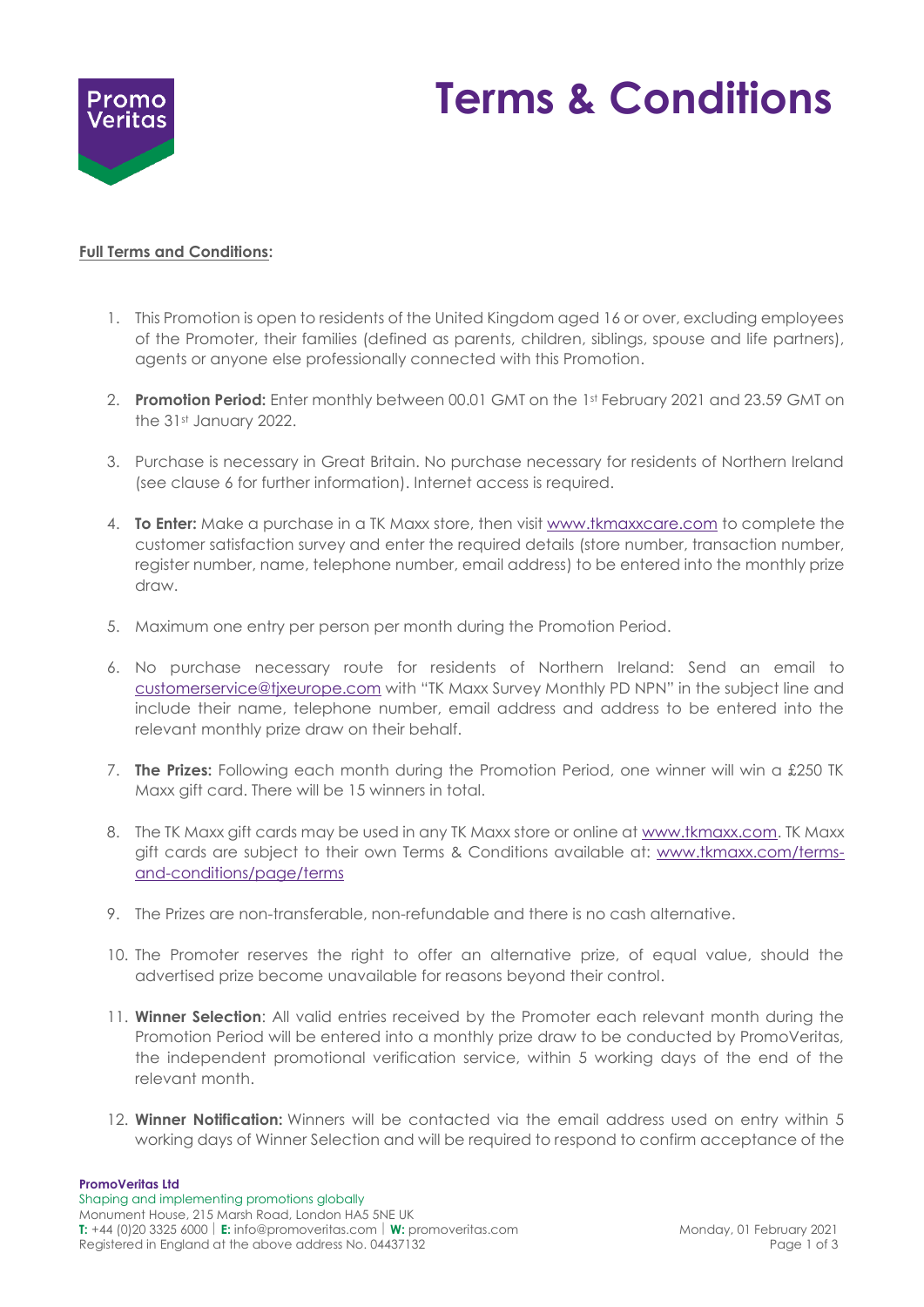



Prize, within 14 days of initial contact. In the event that a winner does not respond to the initial contact within 14 days, the Promoter reserves the right to disqualify that winner. If a winner is disqualified, the Promoter reserves the right to award the prize to a reserve selected in the same manner. Reserve winners may have less time to respond.

- 13. The winner will receive their Prize within 28 days after winner's confirmation and acceptance of the Prize.
- 14. Subject to the consent of the winners, the surname and county of the winners will be available from 4 weeks after the close of each relevant month during the Promotion Period by writing to [customerservice@tjxeurope.com.](mailto:customerservice@tjxeurope.com) The winners may object to their surname and county of residence being published or request for the amount of information being published to be reduced. The winners further agree to participate in any reasonable publicity required by the Promoter.
- 15. Entries made using anonymised data (including but not limited to the use of disposable/singleuse email addresses, or data masking applications) will be invalidated and will not be entered into this Promotion.
- 16. Bulk entries from trade, consumer groups or third parties will not be accepted. Entries by macros or other automated means (including systems which can be programmed to enter), and entries which do not satisfy the requirements of these terms and conditions in full will be disqualified and will not be counted. If it becomes apparent that an entrant is using a computer(s) to circumvent this condition by, for example, the use of 'script', 'brute force', masking their identity by manipulating IP addresses, using identities other than their own or any other automated means in order to increase that entrant's entries into the Promotion in a way that is not consistent with the spirit of the Promotion, that entrant's entries will be disqualified and any prize award will be void.
- 17. **Privacy**: Personal data will be held in accordance with all relevant data protection legislation currently in force. The Promoter will only use the personal details supplied for the administration of the Promotion and for no other purpose unless the Promoter has the entrant's consent. To see the Promoter's Privacy Policy visit: [https://www.tkmaxx.com/uk/en/privacy-cookie-policy.](https://www.tkmaxx.com/uk/en/privacy-cookie-policy) The Promoter will only share your personal data with relevant third parties that are directly involved with the fulfilment or administration of the Promotion.
- 18. All entries must be made directly by the person entering the Promotion. Incomplete or illegible entries and entries which do not satisfy the requirements of these Terms and Conditions in full will be disqualified and will not be counted.
- 19. To the extent permitted by law, the Promoter shall not be liable to the winners for any loss or damage whatsoever caused (whether in contract, tort (including (without limitation) negligence), statutory duty or otherwise) arising out of or in connection with the Promotion and the prize. Nothing shall exclude the Promoter's liability for death or personal injury as a result of its negligence.

#### **PromoVeritas Ltd**